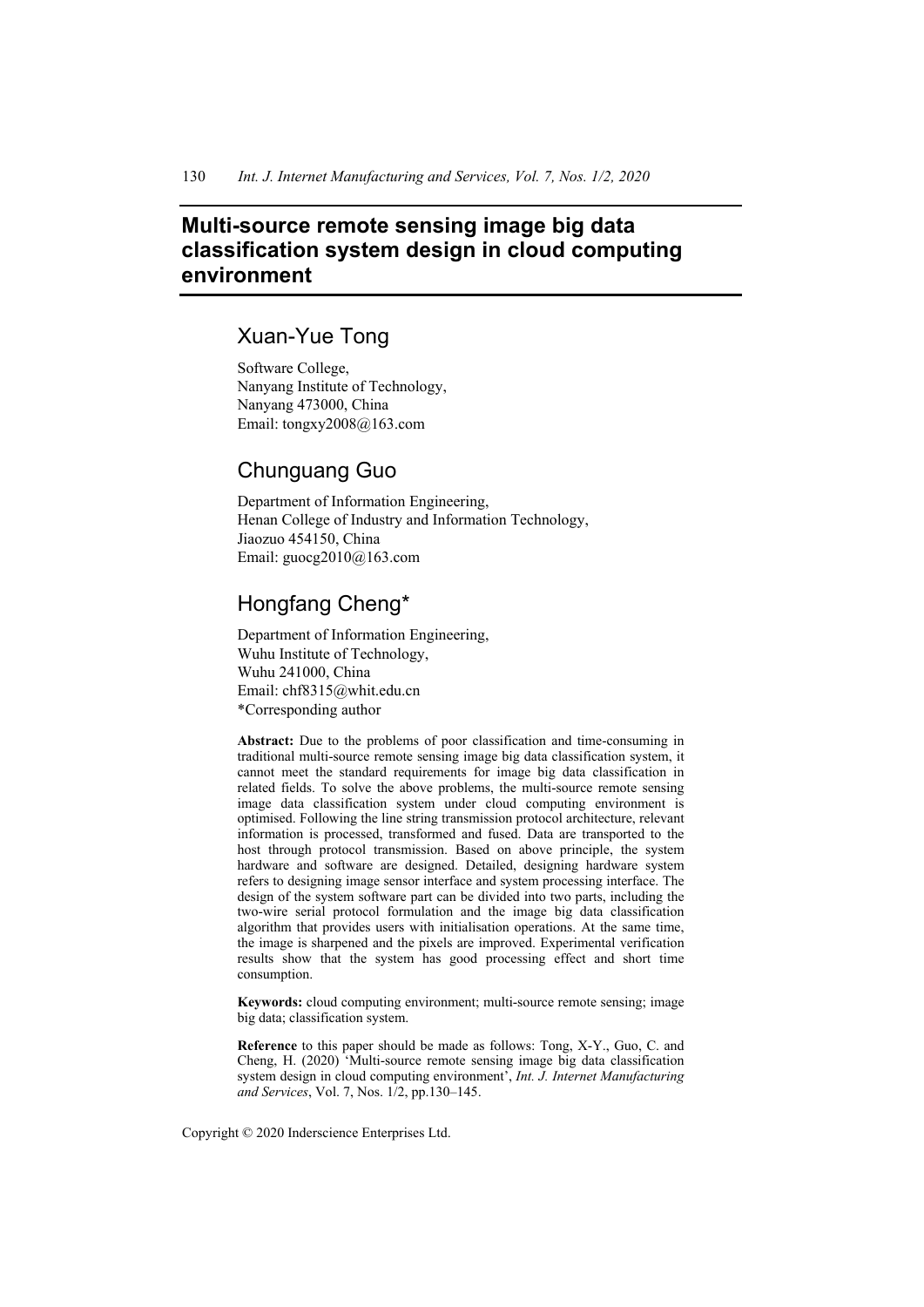**Biographical notes:** Xuan-Yue Tong is a Lecturer of Nanyang Institute of Technology from 2008 to present. She graduated from University of Information Engineering during 1999–2003, and studied at Huazhong University of Science and Technology during 2004–2008 with Master degrees in Computer Science and Technology and Computer Engineering. Her main research includes computer architecture and computer algorithm. She participated in the research of dry-type transformer temperature control system of provincial science and technology department.

Chunguang Guo graduated from Zhengzhou University during 1996–2000, Master of Zhengzhou University in 2000–2004, and became a teacher of Information Engineering Department of Henan Vocational College of Industry and Information Technology from 2004 to now. Her main research direction is computer application technology.

Hongfang Cheng is a Professor at the Department of Information Engineering at Wuhu Institute of Technology in China. She obtained her Master's degree in Computer Application Technology from Anhui Polytechnic University in 2010, and obtained her Bachelor's degree in Information and Computation Science from Anhui University of Technology and Science in (2004). Her research interests include computer networks, internet of things and analysis of big data. She is the author of several publications on these topics.

#### **1 Introduction**

In the late 21st century, with the development embedded system in China, multi-source remote sensing image processing successfully transferred to the computer system platform. Using multi-source remote sensing image big data led to an increase in feature dimensions. The redundancy and noise brought by this can reduce the efficiency of the image big data classification process. When redundancy and noise reach a certain load limit of the system, system stopped running or image data were lost. Data packet loss caused confusion of image big data classification, which in turn led to a decrease in classification accuracy. Therefore, it was necessary to design a multi-source remote sensing image big data classification system under cloud computing environment (Kang and Lee, 2016; Liu et al., 2013b). The system used microprocessor and memory electronics as core. The operation of the system can realise real-time control and remote monitoring of image big data classification.

Multi-source remote sensing image big data classification research was a subject of informatics research and the scope of research in this topic was wider. Accompanied by the rapid development of computer technology in China, image big data classification made great progress both in principle and application (Chen et al., 2016; Yan et al., 2017). With the influence of large-scale integrated circuits and programming, image processing system design was also constantly innovating and improving. The high density in cloud computing was an array of programmable logic controllers that logically arrange the cells in the structure. Using a cloud computing environment in your system can provide logical access and provide lower power. This mainly included input, output, configuration logic modules and programmable connection resource modules.

Multi-source remote sensing image big data classification was a process of converting image signals classified by big data into digital signals. This process can broaden the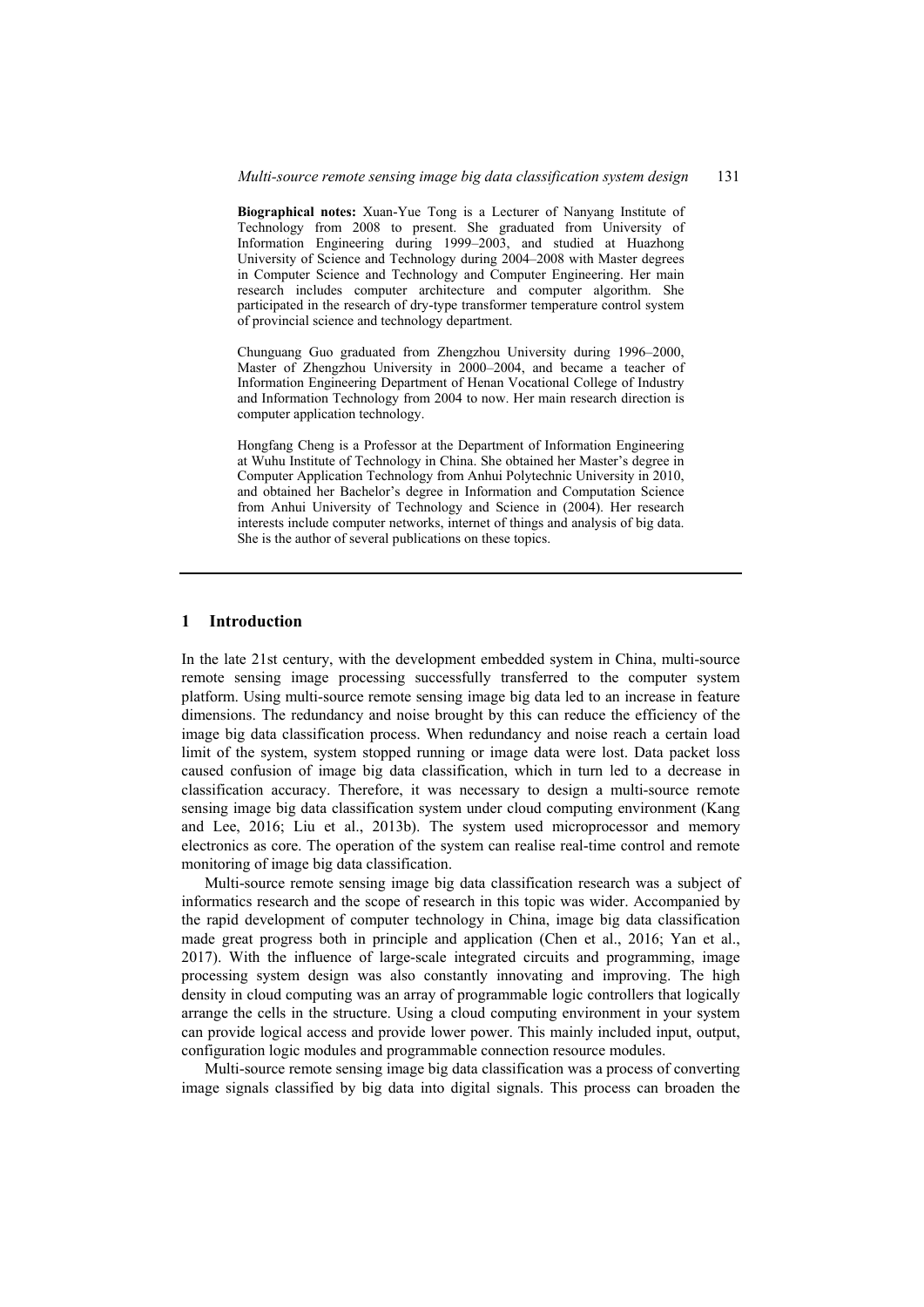application of real-time image processing. However, traditional systems had problems such as poor processing effect and long time-consuming. They cannot meet the high standard requirements for image big data classification in various fields (Yang et al., 2018; Li et al., 2017; Liu et al., 2013a).

Based on the above problems, a multi-source remote sensing image big data classification system for cloud computing environment was proposed. Under the cloud computing environment, the overall structure of the multi-source remote sensing image big data classification system was designed. Follow the line-string transmission protocol architecture processing system block diagram to process, transformed and integrated related information. The system hardware and software were designed based on the protocol transmission method. The image sensor interface and system processing interface were designed for the hardware part of the system. The experimental verification results showed that the system can efficiently classify all multi-source remote sensing images in the cloud computing environment. And the classification time was short, which can meet the standard requirements for classification of image big data in related fields.

## **2 System overall structure design**

The multi-source remote sensing image big data classification system design structure block diagram in the cloud computing environment was shown in Figure 1. Its main components included MT9M001 model sensor, ARM processor and PC host.





It can be seen from Figure 1, the system followed the string transmission protocol. It used MT9M001 model sensor to transmit frame data, line data and pixel data to the S3C2440 processor. It went through the processor for related big data processing, transformation and fusion, and transmits data to the image processing host through protocol transmission. Based on this principle, the system hardware and software were designed.

## *2.1 Multi-source remote sensing image big data classification system hardware design*

The core part of the hardware architecture of multi-source remote sensing image big data classification and processing system was composed of chip, field programmable gate array and integrated circuit. Such as, memory, in-and-out memory devices, and flash, etc. (Zhang et al., 2017). The integrated circuit was mainly responsible for assisting the core circuit to perform related processing functions. Flexible circuit board assembly with random access memory, which can be used to store data and intermediate results of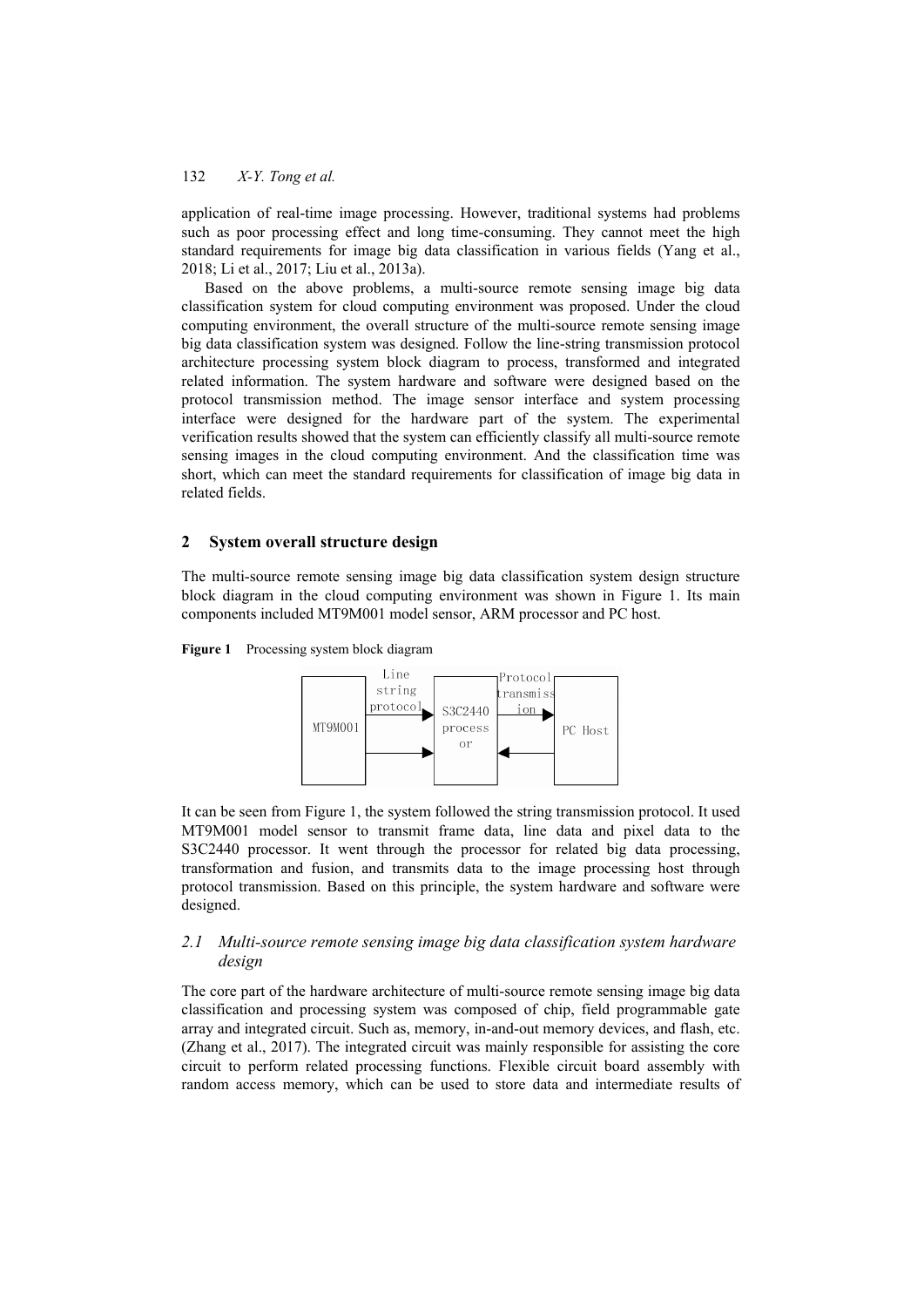multi-source remote sensing image data classification processing. The execution function stored in the Flash was fused with the configuration data assembled by the flexible circuit board, which facilitated the field-programmable gate array to efficiently process signals. The system comprehensively considered the effectiveness of the multi-source remote sensing image big data classification processing system and designed the system scale and debugging difficulty. The hardware block diagram design was shown in Figure 2.



**Figure 2** Hardware block diagram

Figure 2 showed that the system hardware structure configured the memory to have a unified 4 GB address access space. It used 48-bit address addressing, which included internal memory and external memory as well as address-access space for all intrinsic resources. And it occupied part of the system's address space alone. The external memory read data through the interface bus. The interface was a seamless connection interface, which can accommodate up to four simultaneous DRAMs and five asynchronous storage devices.

Memory design needed to consider the storage speed, type and size of multi-source remote sensing image data. Besides, there were something need to do, including inspecting whether it can meet the computing needs, extending the size of the external memory and using synchronous dynamic random-access memory to buffer the image data. Synchronous dynamic random access memory compatible with the peripheral component interconnect standard can be setup to four address space storage blocks with connected attributes, each of which was 128 MB in size. For this purpose, direct access to 512 MB of RAM can be performed (Yang et al., 2016). Each memory block can be independently configured to facilitate single and continuous physical address space access in the memory of the system kernel. Asynchronous memory interface selected dual-port memory, which can be used as multi-source remote sensing image big data to transfer from the memory to the internal structure of the system. It decided the image data transmission mode through the direct memory access control register, selected Flash as the memory basic integrated circuit, and connects with the flash interface. Detailed information was shown in Figure 3.

As shown in Figure 3, after the system was powered on, internal data can be accessed from the flash with direct memory access and run at full speed in the internal program. There were many interfaces in the external hardware of the multi-source remote sensing image big data classification system. The more critical interfaces included image sensor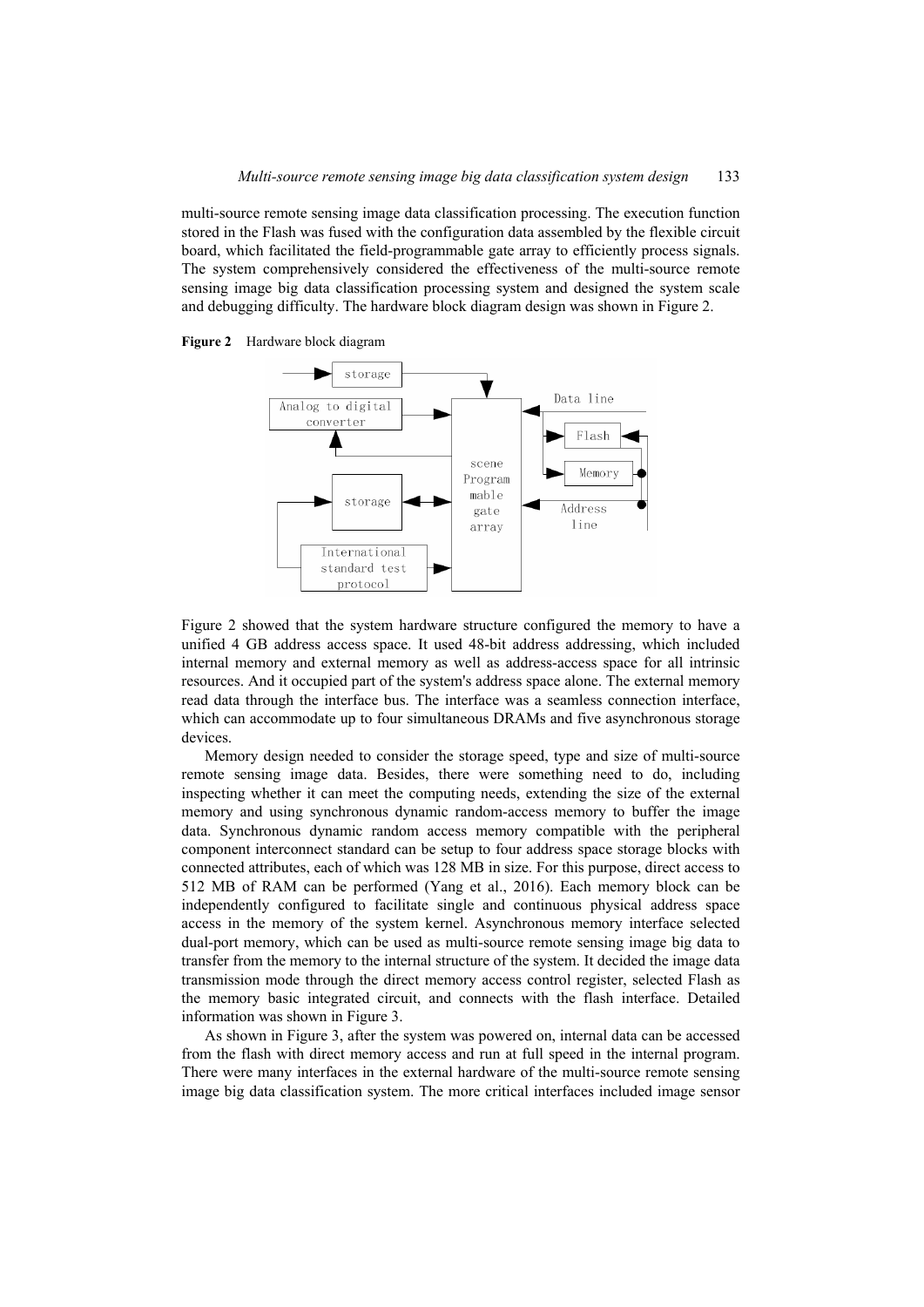interface, timing counter interface, terminal controller interface, processing interface of embedded system, DNA controller interface, etc. Among them, the image sensor interface and the embedded system processing interface were key interfaces. The following two interfaces were designed.





#### *2.1.1 Image big data classification sensor interface design*

We adopted MT9M001 model 16-inch black and white image sensor with 1.5 million pixels. Its sensing performance fully met the needs of industrial monitoring and multi-source remote sensing image processing (Li et al., 2016; Liu et al., 2015). In addition, the sensor can also process the greyscale image. When the greyscale image was returned to the host PC, the image big data can be directly classified, which can reduce the complexity of the system from the colour space to the greyscale space. The sensor design also provided a variety of data output methods for use by different users. This can meet the programmable gradation correction, provide a convenient MT9M001 model sensor working mode and real-time control for the line serial interface bus.

The MT9M001 model image sensor circuit board design was shown in Figure 4.

**Figure 4** Image sensor board design

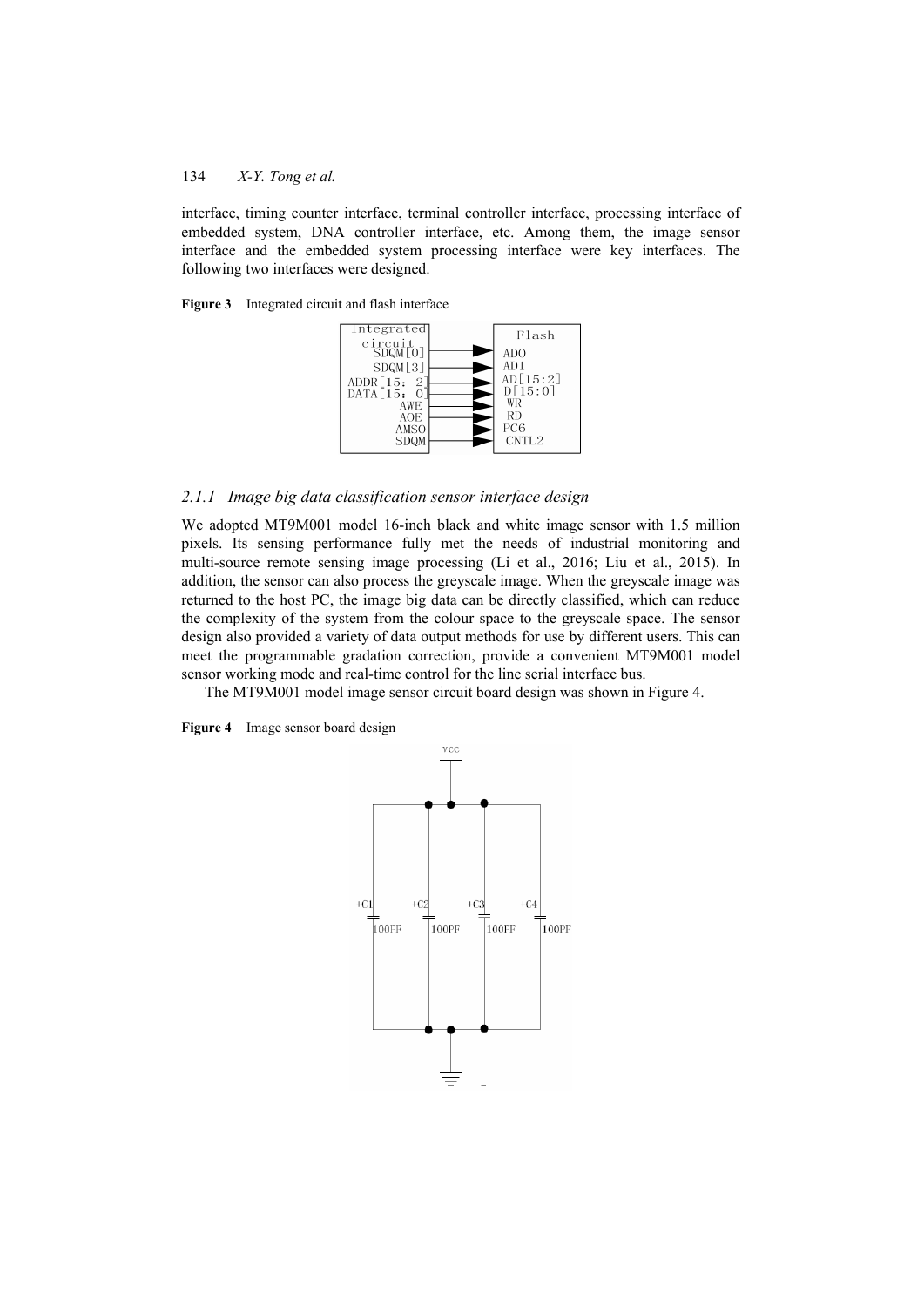Because the sensor output image data was a 10-bit system, for this purpose, 8-bits of data were input during image data classification. First, the first two bits of data in the sensor were discarded, then PCB layout and 3D designs were performed (Yu et al., 2017; Fernnádez et al., 2017). Finally, the input signal, output signal, data bus and address bus were connected. The complex programmable logic device (CPLD) was used as a multi-source remote sensing image big data sensor control device and the data was buffered by a static random access memory (SRAM). In the system hardware design, because the sensor was affected by the size of the circuit board, the circuit was also subject to certain restrictions in the design, and the position of the components had also changed accordingly.

## *2.1.2 Image big data classification embedded interface design*

S3C2440 processor was a processor based on ARM architecture, the main frequency was 350 MHz, the highest frequency can reach 550 MHz. The SDRAM processor was automatically integrated inside the CPU and four-channel DMA was used to directly access the memory. It used a three-channel universal asynchronous receiver transmitter (UART), an SD interface, and an eight-channel 10-bit A/D converter to facilitate system development (Diazgomez and Ortizcorredor, 2017). The distributed system infrastructure (Hadoop) was an open source organisation that works on the principle of parallel computing for large-scale data sets (greater than 1 TB). Under this principle, the architecture (Hadoop) can implement the fault tolerance and scalability of image big data classification and form a solid distributed image big data classification interface. The structure was shown in Figure 5.

**Figure 5** Distributed image big data classification interface design



According to Figure 5, the image big data classification interface design can realise the fault tolerance and scalability of image big data classification. According to the above image sensor interface and the embedded system processing interface in the cloud computing environment, the design of the hardware part can be completed.

## *2.2 System software design*

The design of the system software can be divided into three parts, which are the two-wire serial protocol that provides users with initialisation operation, the design of image big data classification algorithm and the implementation steps of multi-source remote sensing image big data classification. The system driver was mainly responsible for the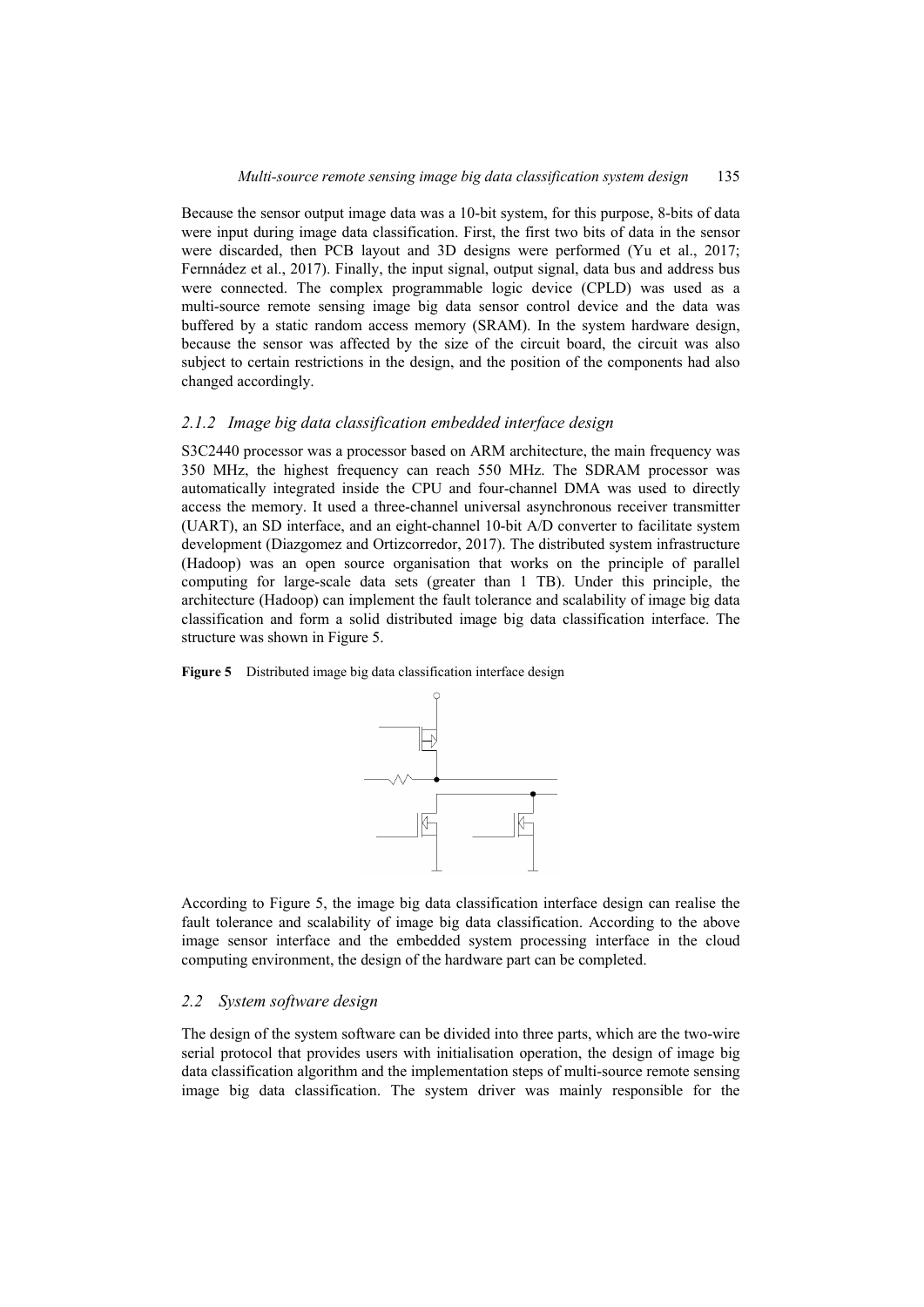initialisation of the hardware device. Besides, it can provide the user with operating hardware device interface. Then it can convert the data collected by the driver and initiate communication to the PC host if necessary (Cai et al., 2018; Rauber et al., 2017; Yang and Liu, 2014).

## *2.2.1 Multi-source remote sensing image big data classification two-wire serial protocol*

Multi-source remote sensing image big data classification two-wire serial protocol driver was a chip-driven communication protocol that enabled the chip registers in the image to be set efficiently. Two pins were the data pin and the clock pin. The specific protocol is described below.

When the clock crystal oscillation frequency SCLK was too high, the data started to be transmitted when the serial data SDATA was switched from the high level to the low level (Boccaletto et al., 2017). The most critical step in the design of the system software section was to capture the data from the camera chip and transferred it to the memory module for reading. In order to realise the real-time transmission of data, it was necessary to read the data through the map software and connected a certain section of the user's memory with the memory of the image processing device to directly operate the data.

In the transmission process, all the data was read by using the map software, which can greatly reduce the long data classification time for multi-source remote sensing image data, and thus improved system efficiency. The multi-source remote sensing image big data processing flow was shown in Figure 6.

#### **Figure 6** Multi-source remote sensing image big data processing

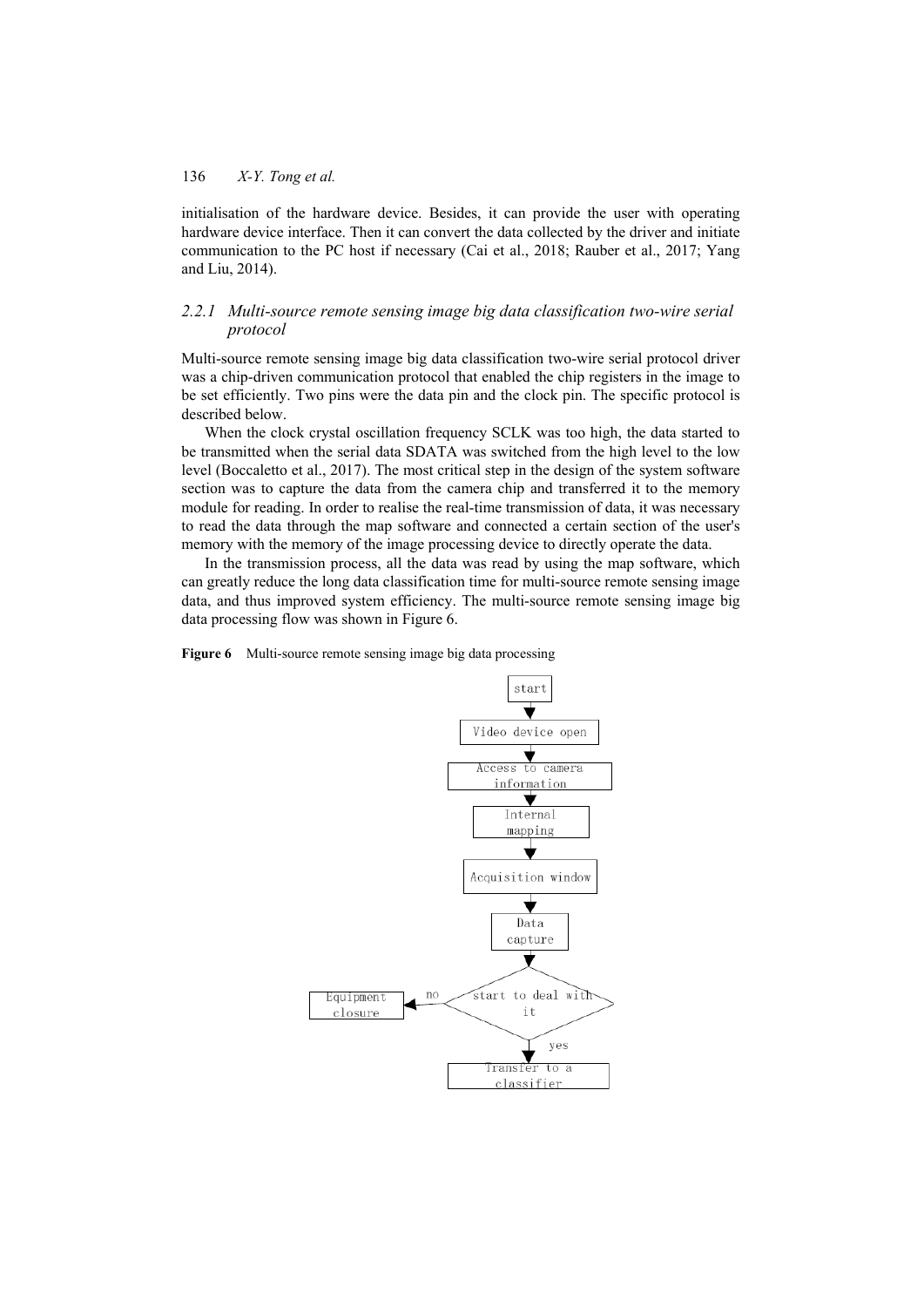The data collected by the driver were converted and organised. In order to reduce the amount of calculation and program design time, in the digital image big data classification process, the colour image was converted to a greyscale image for processing. Since the camera chip can only output a greyscale image chip, for this reason, the user did not need to specially convert the colour image and the greyscale image in the system, and acquired the data to be processed according to the two-line serial protocol. In the two-wire serial protocol, if the image data of the system was successfully extracted, it provided a scientific basis for the cloud computing environment image big data classification algorithm.

## *2.2.2 Cloud computing environment image big data classification algorithm*

Image big data classification algorithm, firstly, using cloud computing environment interval quantisation can be used for sampling equidistant rectangular grid. There were usually two kinds of sampling and quantisation results, which were the grey-scale image array sampling method and the spatial domain quantisation method.

1 Grey-scale image array sampling

Elements in an image array were collectively referred to as pixels. Usually in experimental TV images, the grey level of the image processing was in the form of an integer power. The greyscale data of the image was limited in the cloud computing environment. It selected the 8–12-bit matrix and converted the greyscale image into a binary image during the processing (Flantua et al., 2016). Generally, it was represented by two grey levels, black and white, and the digital image can be represented by a bit matrix.

2 Spatial domain quantisation

For the digital image processing, the spatial domain quantisation method was used for each pixel set in the image, and a series of processing methods can satisfy the output standard of a certain image. This image big data classification advantage was repetitive and can be applied to images to facilitate streamlined processing.

To process multi-source remote sensing image data in the cloud computing environment, it was necessary to select a verifiable algorithm according to the hardware structure of the system to achieve the processing capability. Because the work environment was relatively complicated, in order to solve this problem, noise reduction processing and image sharpening processing were needed to enhance the processing efficiency. Sampling methods using greyscale image arrays can reduce the average fuzzy reflection in the neighbourhood. All signals in the slow-changing part were processed into low-frequency signals and converted into images. All signals in the fast-changing part were processed into high-frequency signals and converted into images. For anti-interference pulse and point noise had a good inhibitory effect, can achieve efficient image processing.

Based on the principle of multi-source remote sensing image big data classification, the classification of multi-source remote sensing image big data was carried out below. The multi-source remote sensing images in practical applications were mostly images with low quality. If you do not clarify it, it will result in the classification of multi-source remote sensing image data. Wavelet transform can be used for image processing. Since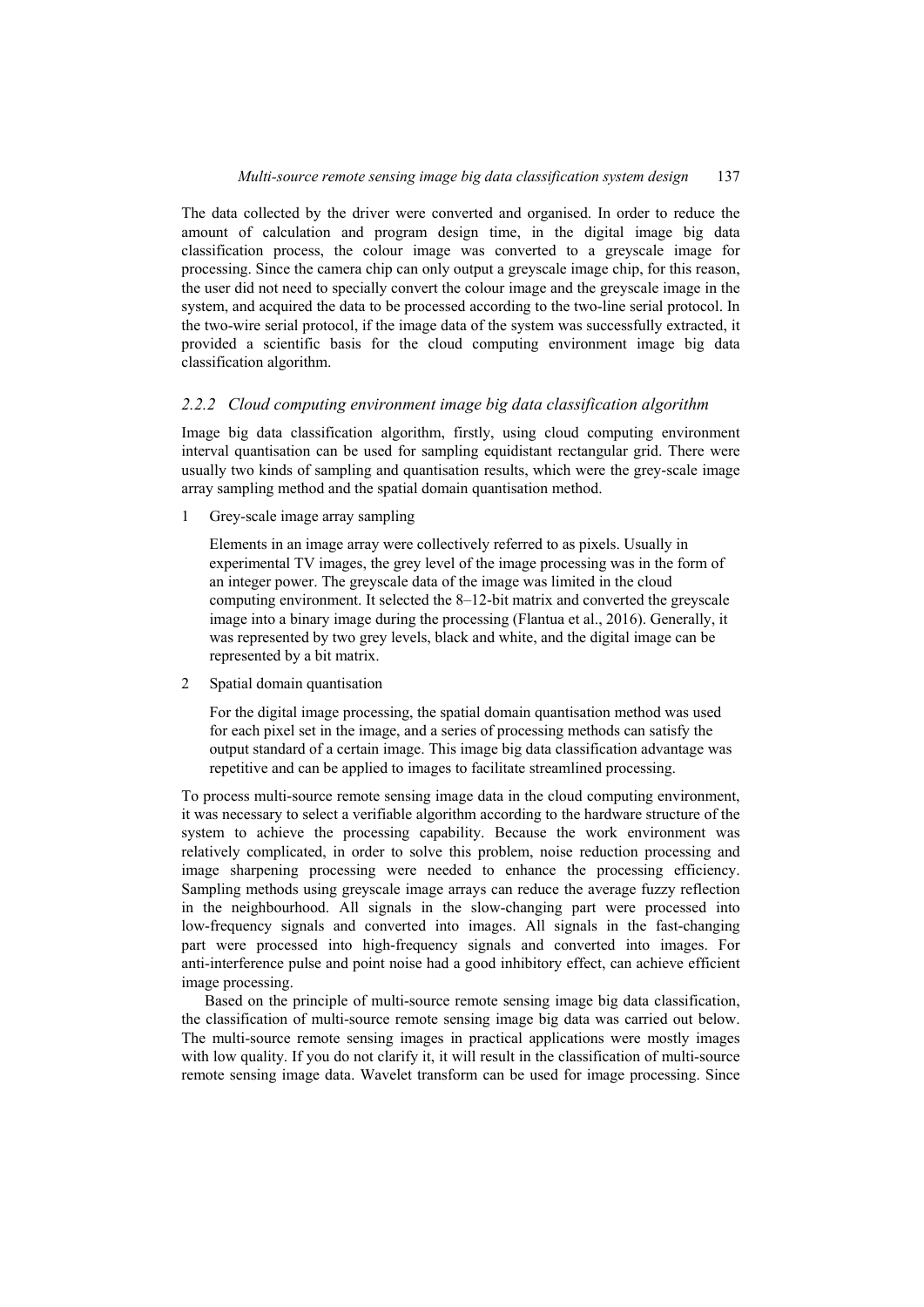the image was a two-dimensional signal, a two-dimensional wavelet transform mechanism was used in the process of wavelet analysis (Ravi and Khare, 2016; Kim and Lim, 2017). The intensity of signal changes can be enhanced in space or in time and frequency domain, becoming a multi-level wavelet coefficient. According to the wavelet characteristics, the characteristics of the coefficients were analysed, and the image processing technology was used to perform inverse transformation to obtain the desired target image. For the classification of multi-source remote sensing image big data, we must first reconstruct it.

Starting from an  $A \times A$  multi-source remote sensing image. A was a power of two, which was the size of the original multi-source remote sensing image. With the increase of the power, the image size will also increase, which in turn will reduce the resolution of the image and be extended according to the two-dimensional wavelet method. At each transformation level, the image will be decomposed into 4 uniform-sized modules. Any one of the four modules was obtained from inner image processing of the wavelet image in the original image (Ewa et al., 2016; Lahsasna and Seng, 2017). After sampling and selecting in different directions, the multi-source remote sensing image was decomposed, as shown in Figure 7.





Fuzzy multi-source remote sensing image actually decomposed in Figure 7. K represents a low frequency coefficient, H represents a high frequency coefficient, W represents a low pass decomposition filter processing, and Q represents a high pass decomposition filter processing. The downward arrow indicates the data extraction mode of interlaced or interleaved data. However, the even-numbered rows or columns are retained and decomposition starts from zero.

The reconstruction steps for low-quality multi-source remote sensing images were inverse processes of decomposition, similar to the decomposition process. The specific reconstruction steps were shown in Figure 8.

**Figure 8** Multi-source remote sensing image reconstruction

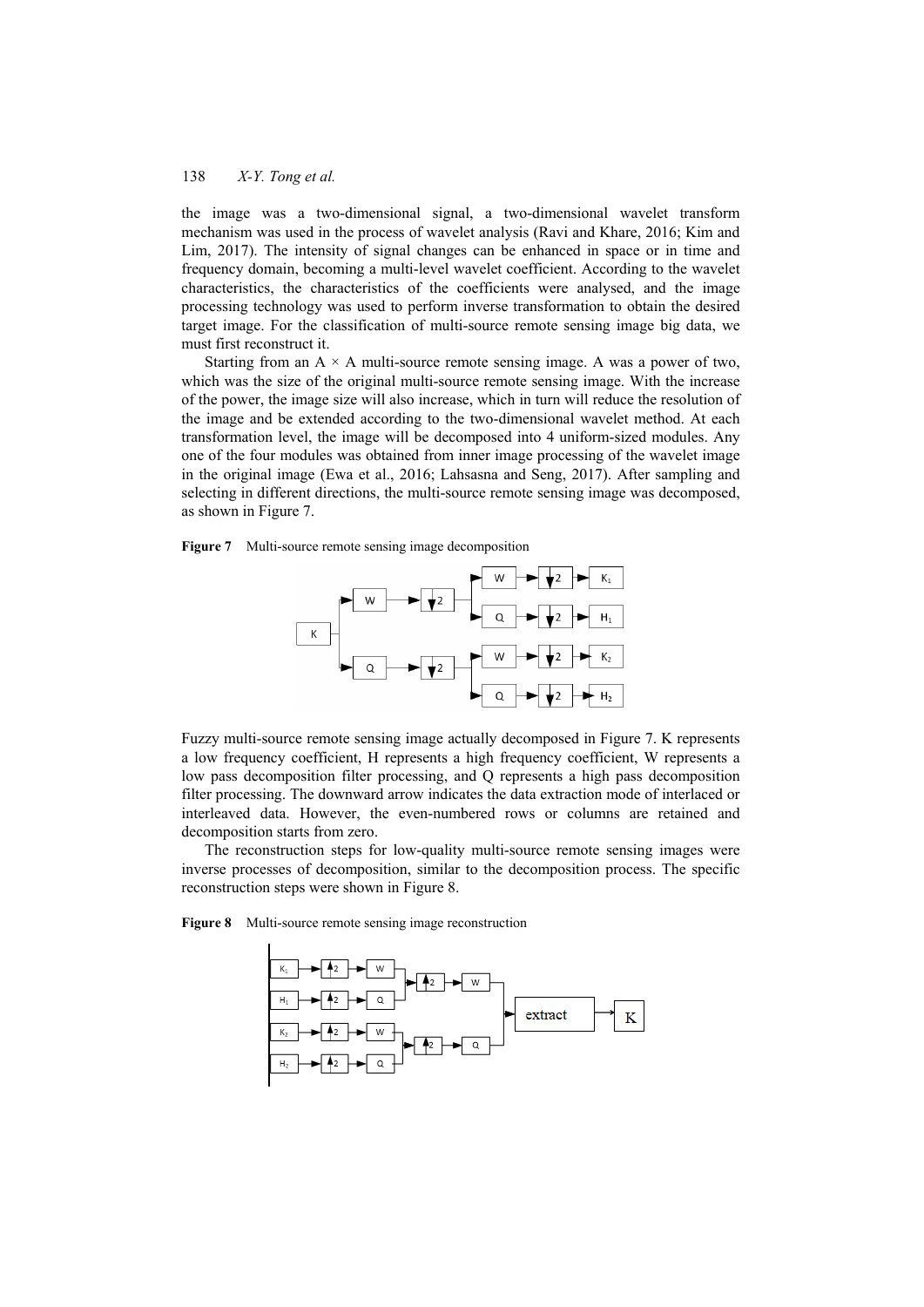As shown in Figure 8, the up arrow of this step represented the column or row interpolation, leaving only the odd columns or rows and inserting a 0 value in them.

The multi-source remote sensing image big data classification mainly used the Gaussian model to perform effective big data classification processing on massive multi-source remote sensing images, thus providing a basis for image applications in different fields. The details were as follows.

For massive multi-source remote sensing image big data, in the process of image big data classification, the contrast of pixels in the image was relatively low. Therefore, it was necessary to use a discrete transform method to enhance the above images, so as to improve the contrast of the images and ensure the accuracy of the classification of large images. According to discrete transformation correlation theory, the correlation between different neighbourhoods in the image can be obtained and the enhancement parameters of the image can be obtained. According to the correlation between different neighbourhoods of images, a matrix composed of multi-source remote sensing image enhancement parameters can be obtained (Taheri et al., 2017; Varatharajan et al., 2017). The above matrix conversion process can be represented by Figure 9.

**Figure 9** Multi-source remote sensing image enhancement coefficient matrix conversion process



According to the image enhancement coefficient conversion process, the feature points in the target image can be divided into four different categories, i.e.,  $G_0$ ,  $G_N$ ,  $F_P$ , and  $F_K$ . The following formula can describe the energy relationship between the above different feature points.

$$
E_N = \frac{G_N}{G_0}, E_P = \frac{G_P}{G_0 + G_N}, E_J = \frac{G_J}{G_0 + G_N + G_P}
$$
(1)

The set of multi-source remote sensing images can be described by  $Z = [z_1, z_2, ..., z_{M \times N}]$ The following results can be obtained by equation (2).

$$
z_{(n-1)\cdot M+m} = \frac{1}{f_z \times f_a} \sum_{\Sigma \in \beta_{m,n}} K_B \tag{2}
$$

In equation (2),  $z_{(n-1)}$ *<sub><i>M+m</sub>* can be used to describe the average grey value of subunit  $\beta_{m,n}$  in</sub> a multi-source remote sensing image. The corresponding prior probability can be described by  $p(z)$ .  $f<sub>z</sub>$  is used to describe the efficiency of remote sensing image extraction under big data classification system. The density of conditional probability can be described by  $p(z|y)$ . The corresponding posterior probability can be calculated according to equation (3).

$$
P(y \mid z) = \frac{p(y \mid z)P(y)}{p(z)}
$$
\n<sup>(3)</sup>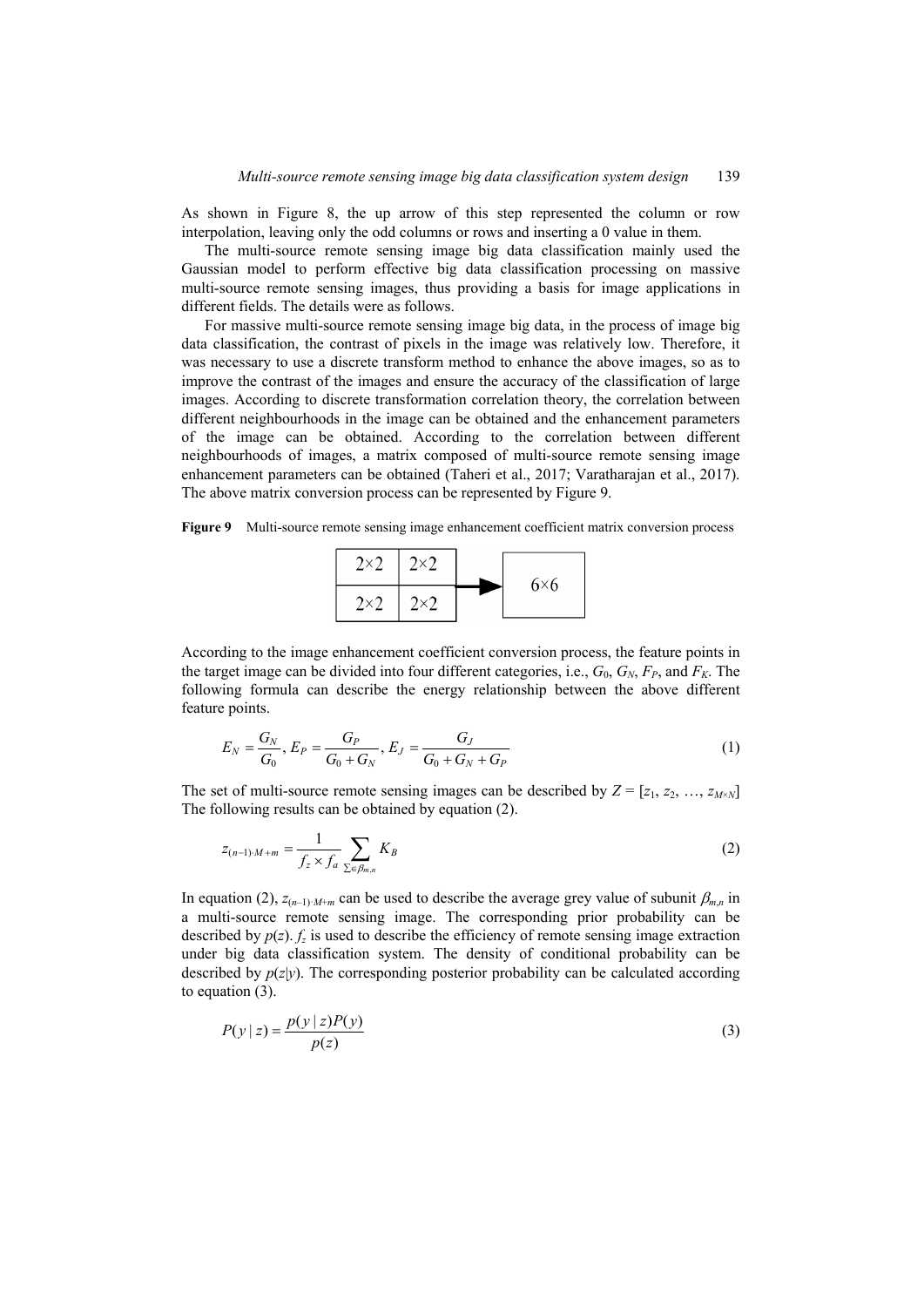According to the above explanation, it is possible to obtain the image grey difference as equation (4).

$$
P(Z) = \sum_{k=1}^{P} \chi_k Q_k(Z) \tag{4}
$$

In equation (4), the number of images in the Gaussian model can be described by *P*, the Gaussian grey distribution can be described by  $P_k(Z)$ , and the ratio of  $P_k(Z)$  can be described by  $\chi_k$ . The characteristics of the image in the above Gaussian model can be calculated by equation (5).

$$
T(\rho) = \frac{1}{n} \sum_{v=1}^{n} N(Z_v, \rho) = -\frac{1}{n} \sum_{v=1}^{n} \ln p(Z_v, \rho)
$$
 (5)

The Gaussian model for multi-source remote sensing image big data classification can be established according to equation (6).

$$
P(k | Z_{v}, \rho) = \frac{\chi_{k} P_{k}(Z_{v})}{\sum_{m=1}^{P} \chi_{m} P_{m}(Z_{v})}
$$
  

$$
\chi_{k} = \frac{1}{V} \sum_{v=1}^{V} P(k | Z_{v}, \rho)
$$
  

$$
w_{km} = \frac{\sum_{v=1}^{V} P(k | Z_{v}, \rho) z_{vm}}{\sum_{v=1}^{V} P(k | Z_{v}, \rho)}
$$
 (6)

According to the Gaussian model constructed above, large-scale classification of multi-source remote sensing images can be performed.

$$
p^* = \arg \max P(m \mid Z) \tag{7}
$$

According to the method described above, a Gaussian model can be established, and a large data classification of multi-source remote sensing image data can be realised according to the model.

#### **3 Experiment**

In order to verify the rationality of the multi-source remote sensing image big data classification system design under the cloud computing environment, the following experiments were conducted.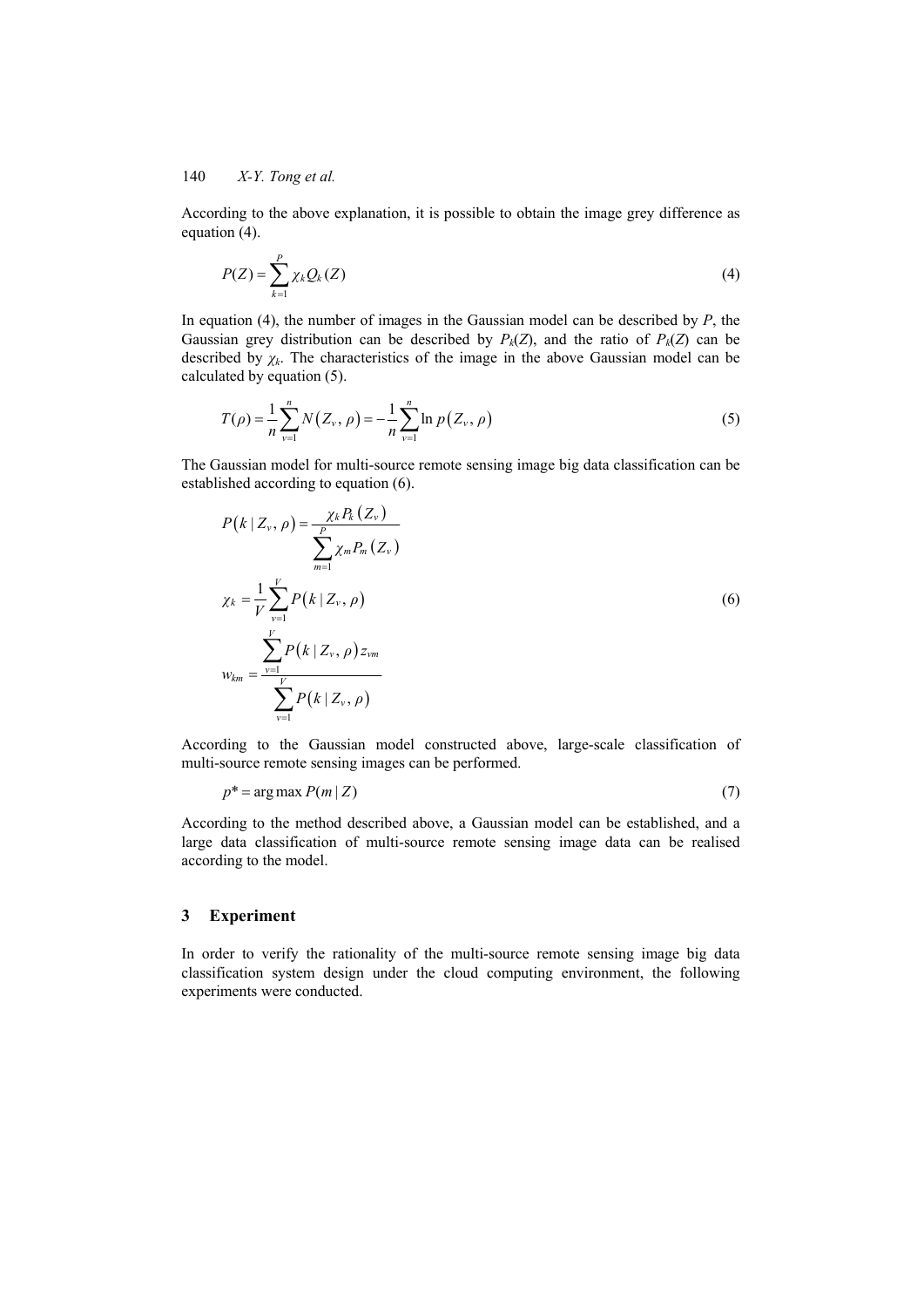### *3.1 Experimental environment settings*

The test hardware was tested under the PC host environment. The specific environment settings were shown in Table 1.

| Equipment  | Model                      |  |
|------------|----------------------------|--|
| <b>CPU</b> | AMD Turion 64 X2           |  |
| Frequency  | 1.65 GHz                   |  |
| Video card | NVIDIA GeForce Go7500(MHz) |  |
| RAM        | 512 MB                     |  |

**Table 1** Experimental environment settings

The software environment for experimental testing was Visual  $C++ 6.0$  programming under Windows 8 operation. Since VC++ can remove tedious operations for program design and bring great convenience, it can greatly increase the efficiency of program design, facilitate the maintenance and expansion of follow-up systems and was extremely open.

## *3.2 Experimental results and analysis*

The image big data classification system designed by this paper had certain weighted fusion attributes. The images obtained for this purpose were all desiccated, and the weights were all one. In general,  $5 \times 5$  window was the best effect of filtering noise reduction. Therefore, the median filter of the  $5 \times 5$  window was selected, and the image diagram obtained through multi-source remote sensing was shown in Figure 10.

Figure 10 Multi-source remote sensing image diagram (see online version for colours)

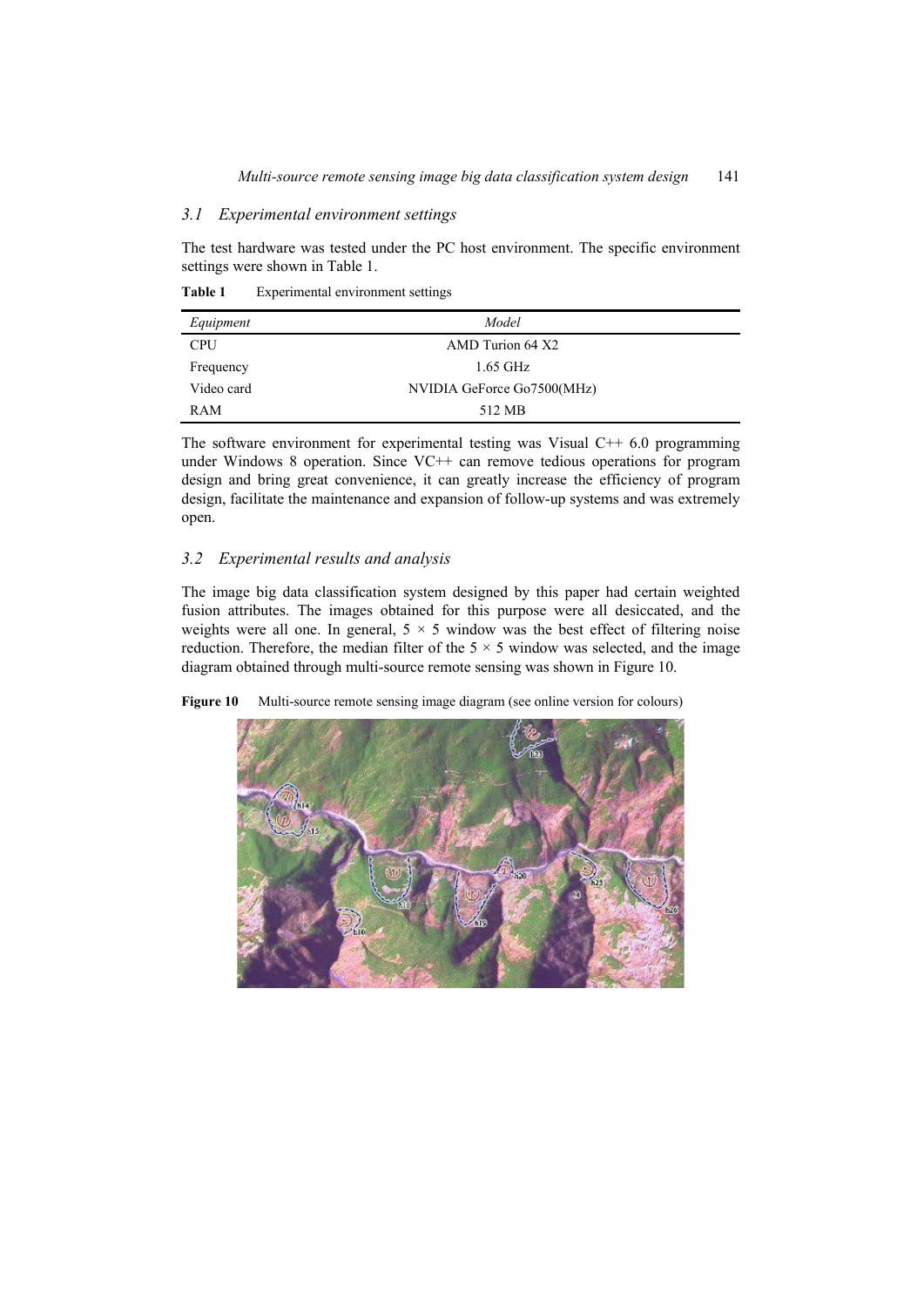#### 142 *X-Y. Tong et al.*

In order to make the verification result more reliable, the traditional processing system compared with the text processing system for image big data classification results, the results were shown in Figure 11.

**Figure 11** The two systems compare the results, (a) the system of this article (b) traditional system (see online version for colours)



(a)



(b)

As shown in Figure 10 and Figure 11, the original multi-source remote sensing was a building in a certain area, and adopted an overhead view to transmit the diagram to a computer. The use of this system for multi-source remote sensing image processing was completed in the cloud computing environment can effectively deal with all the images, while the traditional system cannot handle all the images, the effect was poor.

The classification of the image in the original image schema was based on the classification time of the image big data and the time was counted. Comparing results between traditional processing systems and our optimise system were shown in Table 2.

As shown in Table 2, with the increase of the number of experiments, the time spent by the traditional system processing was stable at about 5.5 s, and the time spent by the system processing in this paper was gradually reduced and stabilised at about 2.8 s.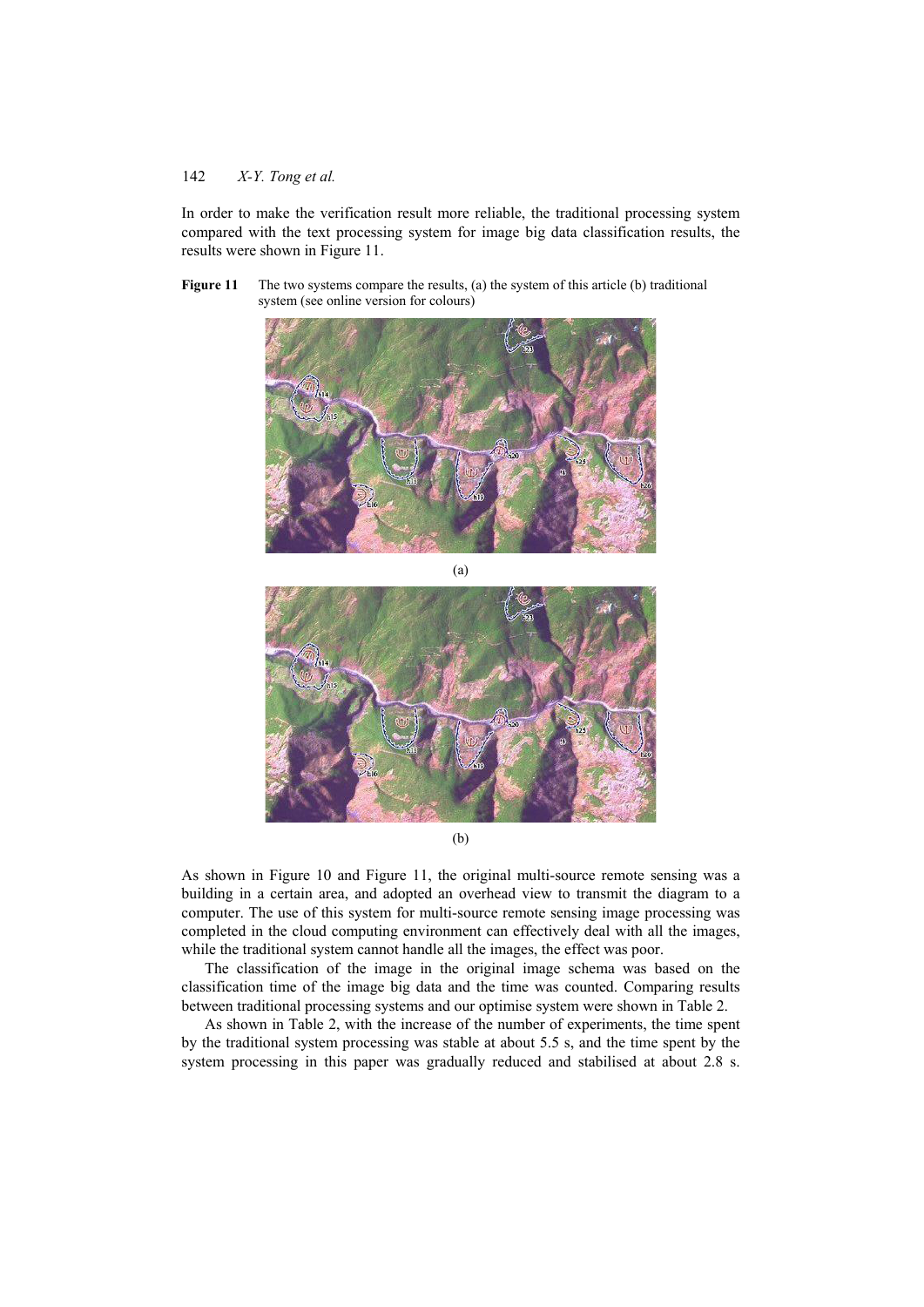Therefore, our proposed method can effectively process all images with less time and higher usability.

| Experiment<br>times      | Traditional system |                  |            | The system of this article |              |            |
|--------------------------|--------------------|------------------|------------|----------------------------|--------------|------------|
|                          | $30\%$ image       | 60% image        | All images | $30\%$ image               | $60\%$ image | All images |
|                          | 3.0 s              | 2.5s             | 5.5 s      | 2.4 s                      | 1.2s         | 3.6 s      |
| 2                        | 2.8 s              | 2.7s             | 5.5 s      | $2.2$ s                    | 1.3s         | 3.5 s      |
| 3                        | 3.5 s              | 3.0 <sub>s</sub> | 6.5 s      | 2.0 s                      | 1.5s         | 3.5 s      |
| $\overline{4}$           | 3.2 s              | 2.8s             | 6.0 s      | $2.1$ s                    | 0.9s         | 3.0 s      |
| $\overline{\phantom{0}}$ | $3.1$ s            | 2.7s             | 5.8 s      | 1.9 <sub>s</sub>           | 0.8s         | 2.7 s      |
| 6                        | 2.9 s              | 2.6s             | 5.5 s      | 1.8 s                      | 1.0s         | 2.8 s      |

**Table 2** The two systems deal with the time-consuming comparison of multi-source remote sensing image classification

## *3.3 Experimental results*

According to the experiment content, the experimental conclusion can be drawn. Using this system to process multi-source remote sensing images was completed in the cloud computing environment, and its hardware defects were fully improved, all images can be effectively processed, and the time was short, and the final stability was about 2.8 s. The traditional system cannot process all the images, the effect was poor and took a long time and finally stabilised at about 5.5 s.

#### **4 Conclusions**

The cloud computing environment was mainly used in multi-source remote sensing image data classification and was considerable system engineering. First of all, we needed to analyse the overall structure of the image and design the principle of the framework. In the image domain applied to the cloud computing environment, it was necessary to connect the cloud to the platform to implement the controllable layer image big data classification service of the cloud computing environment, thereby realising the advantages of infinite resources of the cloud platform. Through experimental verification, we can draw a conclusion that the design of the system is reasonable, the processing effect was good and the time was short. Which provided an effective way for many scholars to study.

#### **Acknowledgements**

This work was supported by High School Provincial Quality Engineering Project of Anhui Grant no. 2016ckjh224, the Excellent Top Talent Cultivation Project of Anhui High School Grant no. gxyqZD2017141, Nature Science Research Project of Anhui High School Grant no. KJ2017A560 and Scientific And Technological Innovation Team Grant no. Wzykj2018A02.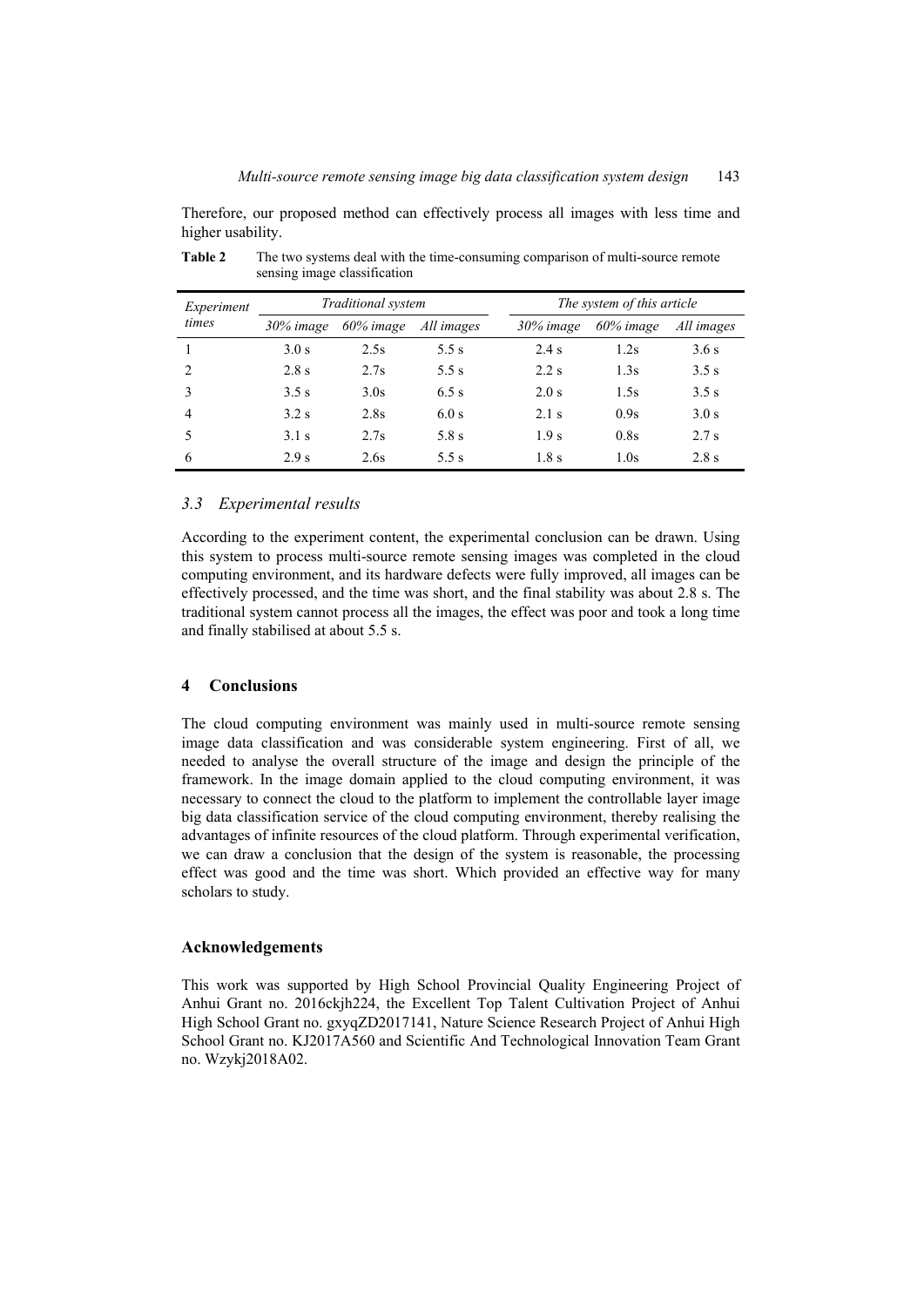#### **References**

- Boccaletto, P., Magnus, M. and Almeida, C. (2017) 'RNArchitecture: a database and a classification system of RNA families, with a focus on structural information', *Nucleic Acids Research*, Vol. 46, No. 3, pp.45–68.
- Cai, Y., Guan, K. and Peng, J. (2018) 'A high-performance and in-season classification system of field-level crop types using time-series Landsat data and a machine learning approach', *Remote Sensing of Environment*, Vol. 210, No. 15, pp.35–47.
- Chen, Y., Wu, Z. and Sun, L. (2016) 'Parallel optimization of pixel purity index algorithm for massive hyperspectral images in cloud computing environment', *Journal of Applied Remote Sensing*, Vol. 10, No. 2, pp.250–285.
- Diazgomez, M.F. and Ortizcorredor, F. (2017) 'Design and validation of a classification system for assessing the degree of disability of patients with amyotrophic lateral sclerosis', *Revista De Neurologia*, Vol. 64, No. 3, pp.112–150.
- Ewa, K.S., Paweł, M.A. and Monika, G. (2016) 'A new computational approach to the classification of fluoroquinolones according to the biopharmaceutical classification system', *Current Computer – Aided Drug Design*, Vol. 13, No. 1, pp.78–145.
- Fernnádez, A., Altalhi, A. and Alshomrani, S. (2017) 'Why linguistic fuzzy rule-based classification systems perform well in big data applications', *International Journal of Computational Intelligence Systems*, Vol. 10, No. 1, pp.1211–1220.
- Flantua, S.G.A., Blaauw, M. and Hooghiemstra, H. (2016) 'Geochronological database and classification system for age uncertainties in Neotropical pollen records', *Climate of the Past*, Vol. 12, No. 2, pp.387–414.
- Kang, S. and Lee, K. (2016) 'Auto-scaling of geo-based image processing in an OpenStack cloud computing environment', *Remote Sensing*, Vol. 8, No. 8, pp.662–665.
- Kim, H.Y. and Lim, S.B. (2017) 'Standardizing design-based font classification system for Hangul font services', *Computer Standards and Interfaces*, Vol. 34, No. 16, pp.45–68.
- Lahsasna, A. and Seng, W.C. (2017) 'An improved genetic-fuzzy system for classification and data analysis', *Expert Systems with Applications*, Vol. 83, No. 10, pp.189–208.
- Li, J., Huang, L. and Zhou, Y. (2017) 'Computation partitioning for mobile cloud computing in a big data environment', *IEEE Transactions on Industrial Informatics*, Vol. 13, No. 4, pp.2009–2018.
- Li, Y., Park, J.H. and Shin, B.S. (2016) 'A shortest path planning algorithm for cloud computing environment based on multi-access point topology analysis for complex indoor spaces', *Journal of Supercomputing*, Vol. 90, No. 15, pp.1–14.
- Liu, M., Liu, S. and Fu, W. (2015) 'Distributional escape time algorithm based on generalized fractal sets in cloud environment', *Chinese Journal of Electronics*, Vol. 24, No. 1, pp.124–127.
- Liu, S., Fu, W. and Deng, H. (2013a) 'Distributional fractal creating algorithm in parallel environment', *International Journal of Distributed Sensor Networks*, Vol. 9, No. 9, pp.281–707.
- Liu, S., Fu, W. and Zhao, W. (2013b) 'A novel fusion method by static and moving facial capture', *Mathematical Problems in Engineering*, No. 5, pp.497–504.
- Rauber, P.E., Falcão, A.X. and Telea, A.C. (2017) 'Projections as visual aids for classification system design', *Information Visualization*, Vol. 45, No. 1, pp.147–387.
- Ravi, C. and Khare, N. (2016) 'BGFS: design and development of brain genetic fuzzy system for data classification', *Journal of Solid State Electrochemistry*, Vol. 5, No. 5, pp.355–361.
- Taheri, A., Lee, Y. and Medina, M.A.G. (2017) 'A modified coal mine roof rating classification system to design support requirements in coal mines', *Journal of the Institution of Engineers*, Vol. 98, No. 2, pp.1–10.